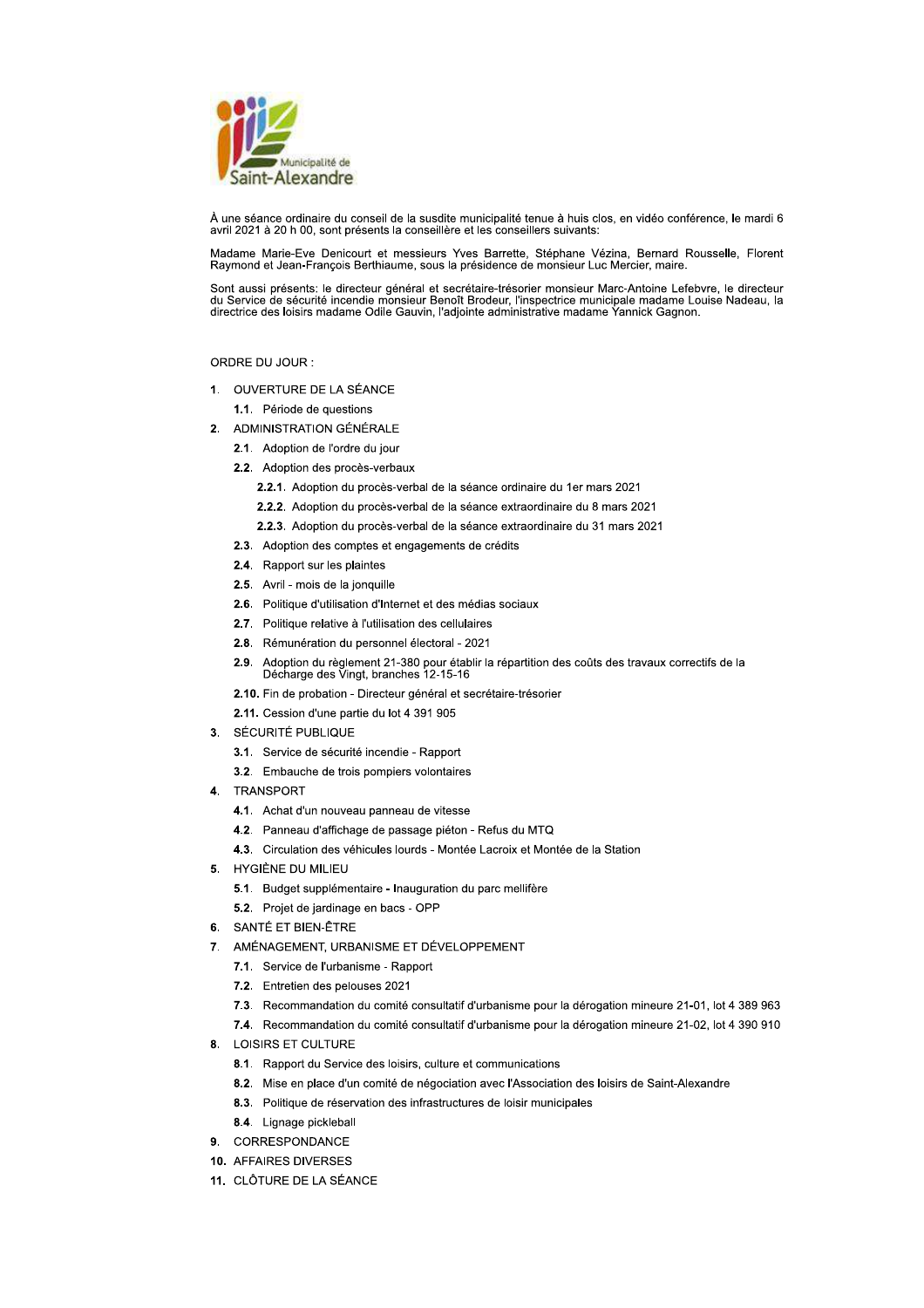## **OUVERTURE DE LA SÉANCE**  $\blacksquare$

Les membres présents à l'ouverture de la séance formant quorum, l'assemblée est déclarée régulièrement constituée par le maire, monsieur Luc Mercier à 20 h 00.

# Période de questions

Conformément aux dispositions de la loi, le maire invite les personnes présentes à poser des questions aux membres du conseil municipal. De plus, le public a été invité à présenter ses questions au conseil municipal, par é (poste, télécopieur, courriel ou livré à l'hôtel de ville).

Une question a été posée aux membres du conseil.

### $2.$ **ADMINISTRATION GÉNÉRALE**

### 21-04-90 Adoption de l'ordre du jour

Il est proposé par le conseiller Bernard Rousselle, appuvé par la conseillère Marie-Eve Denicourt et résolu d'adopter l'ordre du jour, tout en ajoutant le point 2.11 Cession d'une partie du lot 4 391 905 et en gardant le point affaires diverses ouvert.

Adoptée à l'unanimité

# **Adoption des procès-verbaux**

### 21-04-91 Adoption du procès-verbal de la séance ordinaire du 1er mars 2021

CONSIDÉRANT QUE le procès-verbal a été transmis aux membres du conseil dans les délais prescrits pour qu' ils en fassent lecture;

CONSIDÉRANT QUE les membres du conseil ont individuellement pris connaissance du procèsverbal de la séance ordinaire du 1<sup>er</sup> mars 2021;

**CONSIDÉRANT QUE** ceux-ci renoncent à la lecture du procès-verbal;

EN CONSÉQUENCE, il est proposé par le conseiller Jean-François Berthiaume, appuyé par le conseiller Stéphane Vézina et résolu d'adopter le procès-verbal de la séance ordinaire du 1<sup>er</sup> mars 2021 tel que rédigé.

Adoptée à l'unanimité

### 21-04-92 Adoption du procès-verbal de la séance extraordinaire du 8 mars 2021

**CONSIDÉRANT QUE** le procès-verbal a été transmis aux membres du conseil dans les délais prescrits pour qu'ils en fassent lecture;

CONSIDÉRANT QUE les membres du conseil ont individuellement pris connaissance du procèsverbal de la séance extraordinaire du 8 mars 2021;

**CONSIDÉRANT QUE** ceux-ci renoncent à la lecture du procès-verbal:

EN CONSÉQUENCE, il est proposé par le conseiller Yves Barrette, appuyé par le conseiller Florent Raymond et résolu d'adopter le procès-verbal de la séance extraordinaire du 8 mars 2021 tel que rédigé.

Adoptée à l'unanimité

### 21-04-93 Adoption du procès-verbal de la séance extraordinaire du 31 mars 2021

CONSIDÉRANT QUE le procès-verbal a été transmis aux membres du conseil dans les délais prescrits pour qu'ils en fassent lecture:

CONSIDÉRANT QUE les membres du conseil ont individuellement pris connaissance du procèsverbal de la séance extraordinaire du 31 mars 2021;

CONSIDÉRANT QUE ceux-ci renoncent à la lecture du procès-verbal;

EN CONSÉQUENCE, il est proposé par le conseiller Bernard Rousselle, appuvé par le conseiller The Barrette et résolu d'adopter le procès-verbal de la séance extraordinaire du 31 mars 2021 tel que rédigé.

Adoptée à l'unanimité

#### 21-04-94 Adoption des comptes et engagements de crédits

ATTENDU QUE le conseil municipal a pris connaissance de la liste des chèques émis, des virements<br>bancaires effectués par la Municipalité ainsi que la liste des comptes à payer pour le mois de avril 2021 et s'en déclare satisfait;

ATTENDU QU'il y a lieu de les accepter et d'autoriser le paiement de ces derniers;

EN CONSÉQUENCE, il est proposé par le conseiller Florent Raymond, appuvé par le conseiller Jean-Francois Berthiaume.

et résolu d'accepter la liste des comptes à payer ainsi que la liste des chèques émis et paiements<br>bancaires pour un total de 314 708,14 \$ et autorisation est donnée au directeur général et secrétairetrésorier de payer lesdits comptes.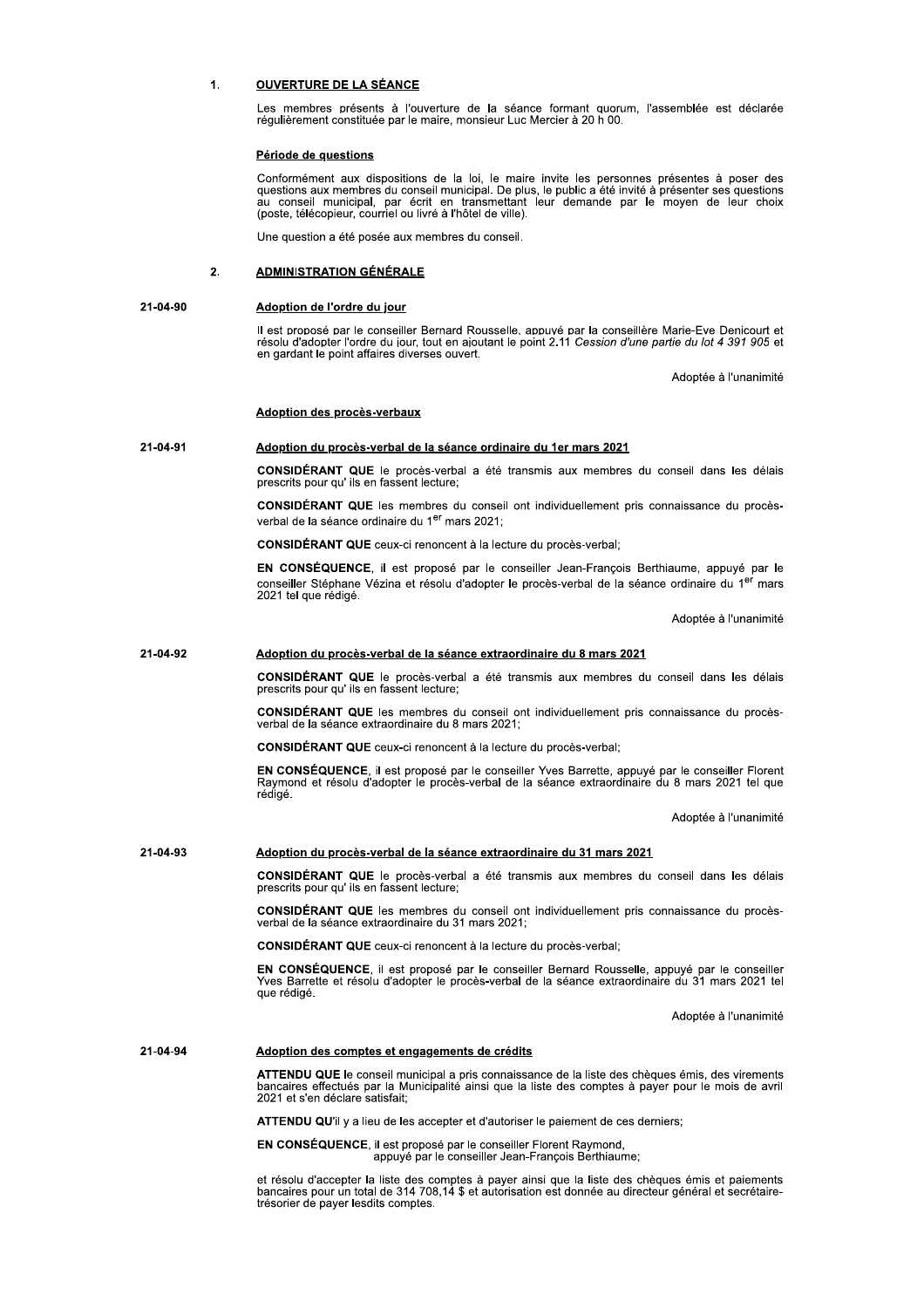| Prélèvements automatiques | 3993 à 4019<br>81846 à 81904 | pour<br>pour | 153 881,68 \$<br>111 559,04 \$ |
|---------------------------|------------------------------|--------------|--------------------------------|
| Chèaues fournisseurs      | 81905 à 81912                | pour         | 16 990.31 \$                   |
| Rémunération              | 501616 à 501658              | pour         | 32 277.11 \$                   |

Adoptée à l'unanimité

# **Rapport sur les plaintes**

Le rapport des plaintes du mois de mars 2021, totalisant une (1) plainte, est déposé devant le conseil.

### 21-04-95 Avril - mois de la jonquille

CONSIDÉRANT QUE chaque année, plus de 55 000 Québécois et Québécoises recoivent un diagnostic de cancer et que cette annonce représente un choc important qui se répercute dans toutes les sphères de leur vie:

CONSIDÉRANT QUE pour chaque personne touchée, une à trois personnes de son entourage prendront le rôle de proche aidant;

CONSIDÉRANT QU' environ quatre cancers sur dix peuvent être évités en adaptant un mode de vie sain et en mettant en place des politiques de santé qui protègent les Québécois et les Québécoises;

CONSIDÉRANT QUE la survie pour tous les cancers combinés a augmenté de 8%, passant de 55% en 1992 à 63% en 2019, et que c'est grâce au financement de recherches novatrices que nous y<br>sommes parvenus et que nous pouvons poursuivre notre objectif d'un monde sans cancer;

CONSIDÉRANT QUE la Société canadienne du cancer est le seul organisme de bienfaisance national qui vient en aide à tous les Québécois et Québécoises atteints de tous les types de cancer et Transporter en alus a text de la recherche, la prévention, l'accès à au réseau d'aide, l'information basée<br>sur les dernières da travers la recherche, la prévention, l'accès à un réseau d'aide, l'information basée<br>sur les d

CONSIDÉRANT QUE la vie est plus grande que le cancer, qu'elle ne se résume pas à un diagnostic, à la chimiothérapie ou aux cicatrices et que par l'entremise de ses programmes, la Société canadienne du cancer aide les Québé autres et à leur assurer une qualité de vie et un bien-être;

CONSIDÉRANT QUE le mois d'avril est connu comme étant le Mois de la jonquille, qu'il est porteur<br>d'espoir et que la Société canadienne du cancer encourage alors les Québécois et les Québécoises à poser un geste significatif pour les personnes touchées par le cancer;

EN CONSÉQUENCE il est proposé par le conseiller Stéphane Vézina, appuyé par la conseillère Marie-Eve Denicourt et résolu;

DE DÉCRÉTER QUE le mois d'avril est le Mois de la jonquille.

QUE le conseil municipal de la municipalité de Saint-Alexandre encourage la population à accorder<br>généreusement son appui à la cause de la Société canadienne du cancer.

Adoptée à l'unanimité

### 21-04-96 Politique d'utilisation d'Internet et des médias sociaux

est proposé par la conseillère Marie-Eve Denicourt, appuyée par le conseiller Yves Barrette et résolu d'adopter la Politique d'utilisation d'Internet et des médias sociaux et de nommer le directeur général et secrétaire-trésorier comme étant le responsable de l'application de cette politique.

Adoptée à l'unanimité

# 21-04-97 Politique relative à l'utilisation des cellulaires

Il est proposé par le conseiller Jean-François Berthiaume, appuyé par le conseiller Bernard<br>Rousselle et résolu d'adopter la Politique relative à l'utilisation des cellulaires et de nommer le<br>directeur général et secrétair politique

Adoptée à l'unanimité

#### 21-04-98 Rémunération du personnel électoral - 2021

CONSIDÉRANT QUE des élections générales municipales auront lieu le 7 novembre 2021 ;

CONSIDÉRANT QUE le conseil municipal a la responsabilité de fixer la rémunération du personnel électoral

CONSIDÉRANT QUE la municipalité est tenue de respecter les taux indiqués dans le Règlement sur le tarif des rémunérations payables lors d'élections et de référendums municipaux

EN CONSÉQUENCE, il est proposé par le conseiller Yves Barrette, appuyé par la conseillère Marie-Eve Denicourt et résolu d'adopter la politique de rémunération du personnel électoral en vue des<br>élections municipales du 7 novembre 2021.

Adoptée à l'unanimité

# Adoption du règlement 21-380 pour établir la répartition des coûts des travaux correctifs de la<br>Décharge des Vingt, branches 12-15-16 21-04-99

ATTENDU QUE conformément aux dispositions de l'article 148 du Code municipal du Québec, une copie du projet de règlement 21-380 établissant la répartition des coûts des travaux correctifs de la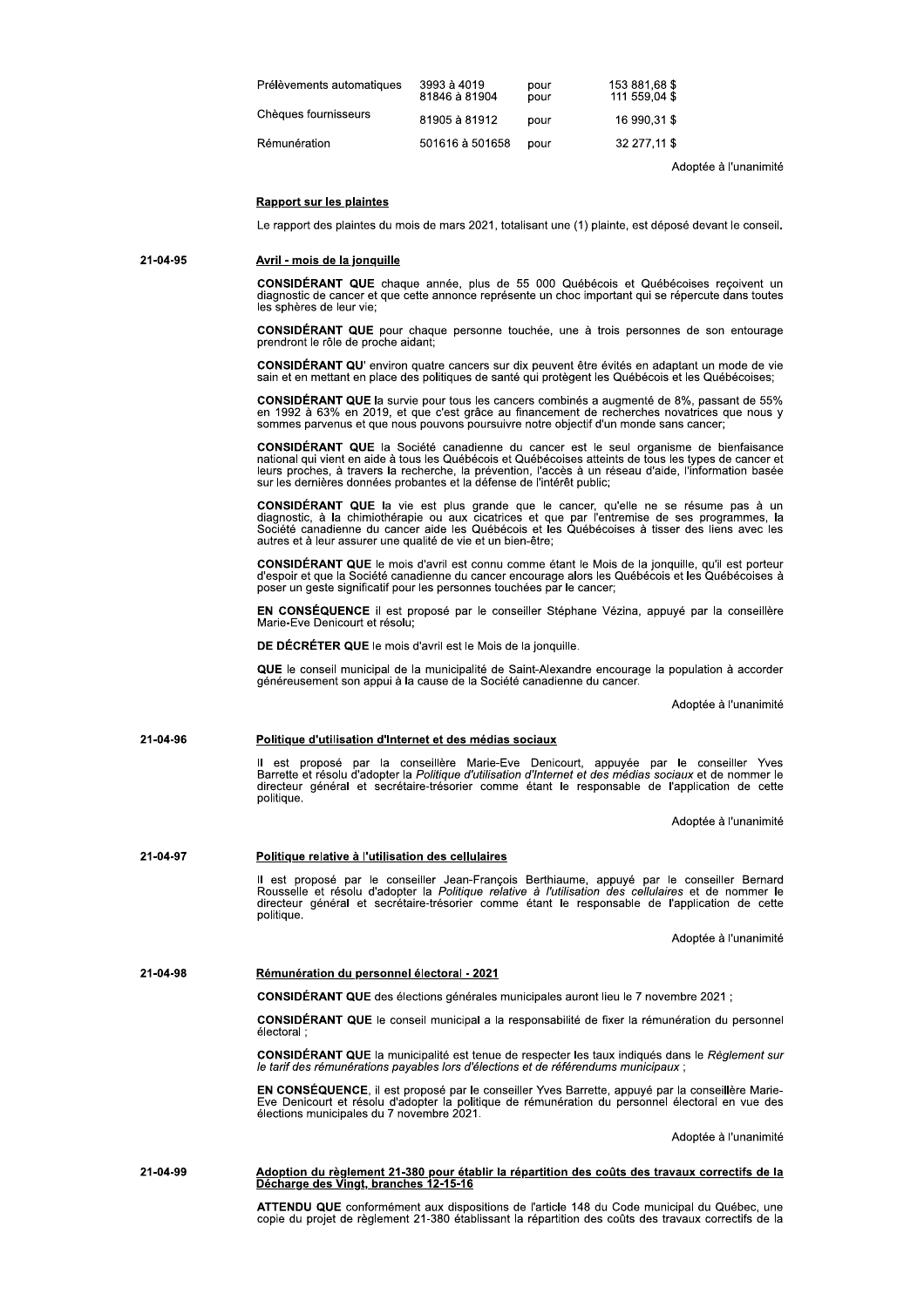Décharge des Vingt, branches 12, 15 et 16 était disponible au plus tard 72 heures avant l'heure fixée pour le début de la séance et a, en conséquence, été remise aux membres du conseil municipal

ATTENDU QUE dès le début de la présente séance, des copies du présent règlement étaient disponibles pour le public ainsi que sur le site Internet de la municipalité depuis le dépôt du projet de règlement devant le conseil

ATTENDU QU'avant l'adoption du règlement, le directeur général et secrétaire-trésorier a mentionné<br>l'objet de celui-ci et qu'aucune modification n'a été apportée entre le projet déposé et le règlement soumis pour adoption.

EN CONSÉQUENCE, il est proposé par le conseiller Florent Raymond, appuyé par le conseiller Stéphane Vézina et résolu que le règlement 21-380 établissant la répartition des coûts des travaux correctifs de la Décharge des Vi

Adoptée à l'unanimité

### 21-04-100 Fin de probation - Directeur général et secrétaire-trésorier

CONSIDÉRANT QUE la Municipalité de Saint-Alexandre a procédé à l'embauche d'un nouveau directeur général et secrétaire-trésorier conformément à la résolution 20-09-221 ;

CONSIDÉRANT QUE la nomination était sujette à une période de probation de six mois ;

CONSIDÉRANT QUE monsieur David Devin a effectué l'évaluation du directeur général et secrétairetrésorier au terme de la période de probation

CONSIDÉRANT QUE le conseil municipal se déclare satisfait des résultats obtenus à la suite de l'évaluation du directeur général et secrétaire-trésorier ;

EN CONSÉQUENCE, il est proposé par le conseiller Stéphane Vézina, appuyé par le conseiller Yves Barrette et résolu

D'entériner la nomination de Marc-Antoine Lefebvre au poste de directeur général et secrétaire-<br>trésorier et d'octroyer le statut d'employé permanent à celui-ci ;

QUE les conditions de travail prévues au contrat de travail de monsieur Lefebvre à la suite de sa période de probation soient appliquées rétroactivement au 1er avril 2021.

Adoptée à l'unanimité

### 21-04-101 Cession d'une partie du lot 4 391 905

CONSIDÉRANT QUE la Municipalité de Saint-Alexandre possède une partie de terrain inoccupée sur le lot 4 391 905 :

CONSIDÉRANT QUE la Municipalité de Saint-Alexandre a reçu une offre d'achat des propriétaires du<br>lot 4 391 329, monsieur Éric Bélanger et madame Isabelle Roberge, domiciliés au 1387, rue du Bonheur à Saint-Alexandre, afin d'acheter la partie de terrain inoccupée du lot 4 391 905 pour procéder à un agrandissement de propriété ;

CONSIDÉRANT QU'en vertu de l'article 6.1 du Code municipal du Québec, la Municipalité peut aliéner à titre onéreux tout bien meuble ou immeuble :

CONSIDÉRANT QUE monsieur Bélanger et la Municipalité de Saint-Alexandre se sont entendus pour un prix de vente de 11 000\$ ;

CONSIDÉRANT QUE la vente du terrain amènera des revenus de taxation supplémentaires à la municipalité

CONSIDÉRANT QUE cette vente est conditionnelle à l'acceptation des plans d'agrandissement et que ceux-ci doivent respecter la réglementation municipale en viqueur

CONSIDÉRANT QUE la Municipalité de Saint-Alexandre accepte le plan de localisation préparé par<br>Maxime Bourgeois, arpenteur-géomètre chez Denicourt, des minutes 9230 du dossier 10447 ;

EN CONSÉQUENCE, il est proposé par le conseiller Yves Barrette, appuyé par le conseiller Stéphane Vézina et résolu :

QUE la Municipalité vend à monsieur Éric Bélanger et à madame Isabelle Roberge une partie du lot 4.391.905 du cadastre du Québec, tel que définit par le plan de lotissement préparé par Maxime<br>Bourgeois, arpenteur-géomètre chez Denicourt, des minutes 9230 du dossier 10447 ;

QUE la vente est faite à titre onéreux au prix de onze mille dollars (11 000\$), payable au moment de la signature de l'acte de transfert du droit de propriété ;

QUE cette vente soit conditionnelle à l'acceptation des plans d'agrandissement de la propriété ;

OUE l'acquéreur assume entièrement les frais de lotissement et de notaire liés à la transaction :

QUE le maire et le secrétaire-trésorier soient et sont autorisés à signer l'acte translatif de propriété pour et au nom de la Municipalité de Saint-Alexandre.

Adoptée à l'unanimité

## **SÉCURITÉ PUBLIQUE**  $\overline{3}$ .

## 21-04-102 Service de sécurité incendie - Rapport

Il est proposé par le conseiller Jean-Francois Berthiaume. appuvé par le conseiller Stéphane<br>Vézina et résolu de déposer le rapport du mois de mars 2021 présenté par Monsieur Benoît Brodeur, directeur SSI, devant le conseil représentant les sorties suivantes:

• 1 appel incendie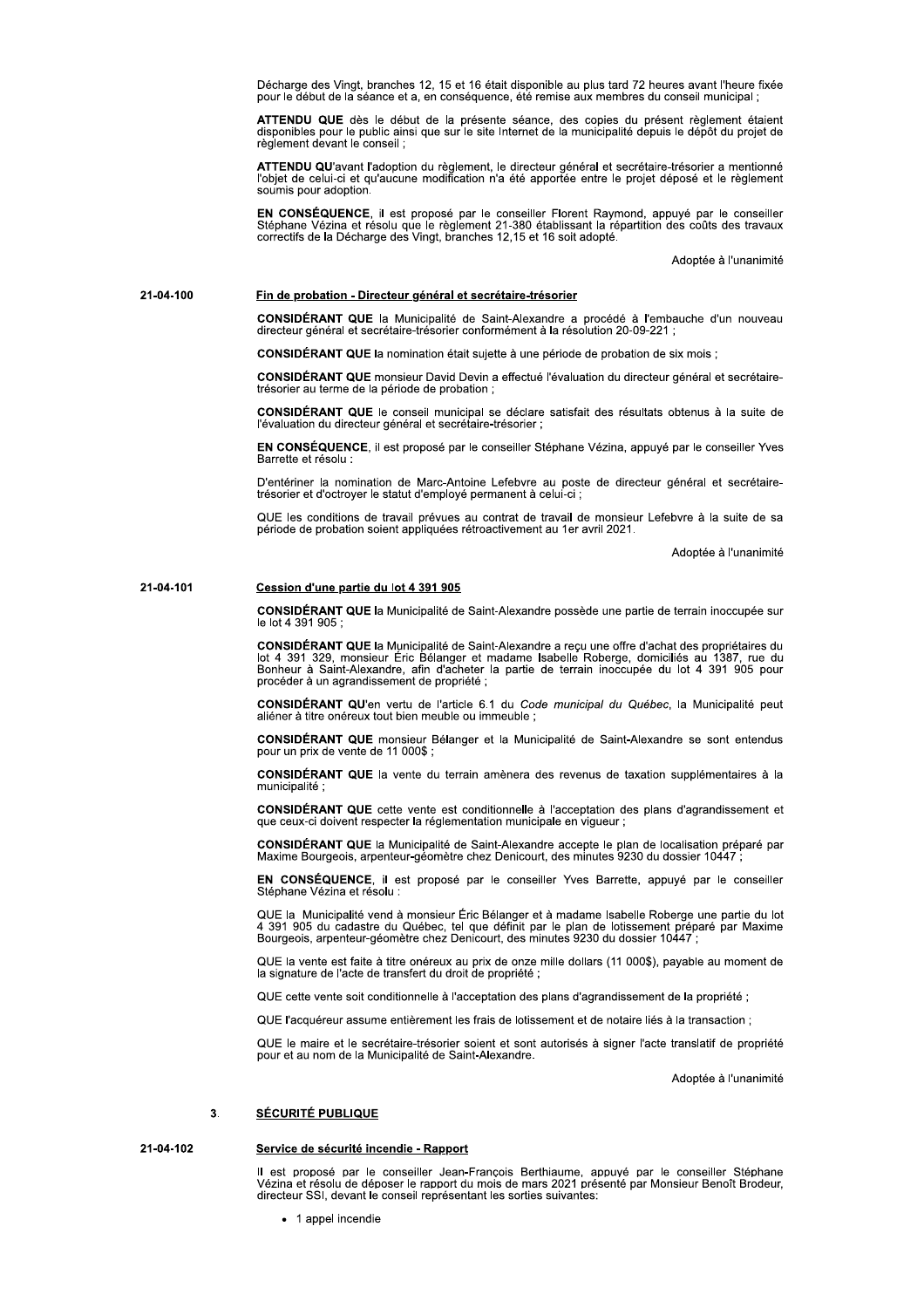3 appeis premiers repondants

II est propose par la conselliere Marie-Eve Denicourt, appuyee par le conseiller Florent<br>Raymond et résolu d'entériner l'embauche de trois nouveaux pompiers à la caserne de Saint-<br>Alexandre, soit-monsieur-Timothée-Quintin, ie-Eve Denicourt, appuyée par le cons<br>ne de trois nouveaux pompiers à la caser<br>, madame Laetitia Osswald et monsieur Éme<br>Adoptée id et monsieur Emeric Raymond-Sylvain. Embauche de trois pompiers volontaires<br>
Il est proposé par la conseillère Marie-Eve Denicourt, appuyée par le conseiller Florent<br>
Raymond et résolu d'entériner l'embauche de trois nouveaux pompiers à la caserne de Saint-<br>A

Adoptee a runanimite

# 4. TRANSPORT

21-04-104 Achat d'un nouveau panneau de vitesse

CONSIDERANT QUE la Municipalite de Saint-Alexandre veut acquerir un nouveau panneau aff CONSIDERANT QUE la Municipalite de Saint-Alexandre veut acquerir un nouveau panneau afficheur<br>de vitesse afin de sensibiliser les automobilistes à respecter les limites de vitesse sur le territoire de Saint-Alexandre ;

**CONSIDERANT QUE** la Municipalite a reçu deux offres de prix pour l'acquisition dudit panneau ;

 $EN$  CONSEQUENCE, II est propose par la conseillere Marie-Eve Denicourt, appuyée par En CONSEQUENCE, il est propose par la conselliere Marie-Eve Denicourt, appuyee par le consellier<br>Stéphane Vézina et résolu d'acquérir un panneau afficheur de vitesse auprès de Trafic Innovation Inc.<br>pour un montant de 4 12

Adoptee a runanimite

# 21-04-105 Panneau d'affichage de passage piéton - Refus du MTQ

 $CONSIDERANT QUE$  ia municipalite de Saint-Alexandre a identifie une problematique de securite pietonniere a proximite de l'ecole primaire de Saint-Alexandre ;

envisageait de mettre des panneaux pour passage pieton ciignotants aux abords du passage pietonnier qui traverse le chemin de la Grande- $\overline{ }$  i iane  $\overline{ }$ 

CONSIDERANT QUE de nombreux camions lourds et de venicules ag **CONSIDERANT QUE** de nombreux camions lourds et de venicules agricoles circulent sur le chemin<br>de la Grande-Ligne et représentent un danger pour les enfants qui circulent aux abords de cette voie ae circulation ;

**CONSIDERANT QUE** plusieurs venicules automobiles ne respectent pas la primaute du passage pieton dans le secteur ;

CONSIDERANT QUE l'ecole de Saint-Alexandre a exprime ses inquietudes pour la securite des<br>enfants d'une telle circulation sur le chemin de la Grande-Ligne ;

**CONSIDERANT QUE** l'école de Saint-Alexandre approuve l'idee de la municipalité de Saint-Alexandre de mettre des panneaux clignotants indiquant la presence d'un passage pietonnier ;

 $\blacksquare$  CONSIDERANT QUE la municipalite de Sainte-Brigide-d'Iberville dispose de ce type d'installations aux aborgs de la rue Principale qui est egalement sous la responsabilite du ministere des Transports<br>du Québec ; du Québec :

 $CONSIDEKANI$ , QUE la municipalite de Saint-Alexandre a adresse une demande d'autorisation aupres du ministere des Transports du Quebec pour proceder a l'installation de ces panneaux ;

a reçu une reponse negative de la part du ministere des Transports du Quebec ;

CONSIDERANT QUE les enjeux de securite publique ne sont nuilement consideres dans la decision<br>émise par le ministère des Transports du Québec ;

**EN CONSEQUENCE**, il est propose par le consellier Jean-François Berthlaume, appuye par le<br>conseiller Florent Raymond et résolu :

QUE la municipalite de Saint-Alexandre exprime son desaccord a la suite de la decisión rendue par le<br>ministère des Transports du Québec dans ce dossier ;

QUE la municipalite de Saint-Alexandre demande une rencontre avec la deputee d'iberville, madame<br>Claire Samson, sur cet enjeu ; ire Samson, sur cet enjeu ;

QU'une copie de la presente resolution soit transmise a madame Ciaire Samson, deputee d'iberville,<br>È monsieur François Bonnardel, ministre des Transports du Québec et député de Marquette, à madame Ruba Ghazal, porte-parole d'opposition en matière de transports et député des lies-de-la-Madeleine ;

QU'une copie de la presente resolution solt transmise a M. Charles Daipe, directeur du service de<br>l'organisation scolaire et du transport scolaire du Centre de services scolaires des Hautes-Rivières ; OU'une copie de la présente résolution soit transmise à M. Charles Dalpé, directeur du service de

se au journal Le Canada Français.

Adoptee a runanimite

 $\text{CONSIDEKANI}$  QUE la municipalite de Saint-Alexandre a constate une augmentation de la  $c$ ir $c$ ulation des venicules lourds sur la montee Lacroix ainsi que la montee de la Station ;

Considerant des venicules lourds - Montee Lacroix et Montee de la Station<br>CONSIDÉRANT QUE la municipalité de Saint-Alexandre a constaté une augmentation de la<br>circulation des véhicules lourds sur la montée Lacroix ainsi qu interdite sauf pour les livraisons locale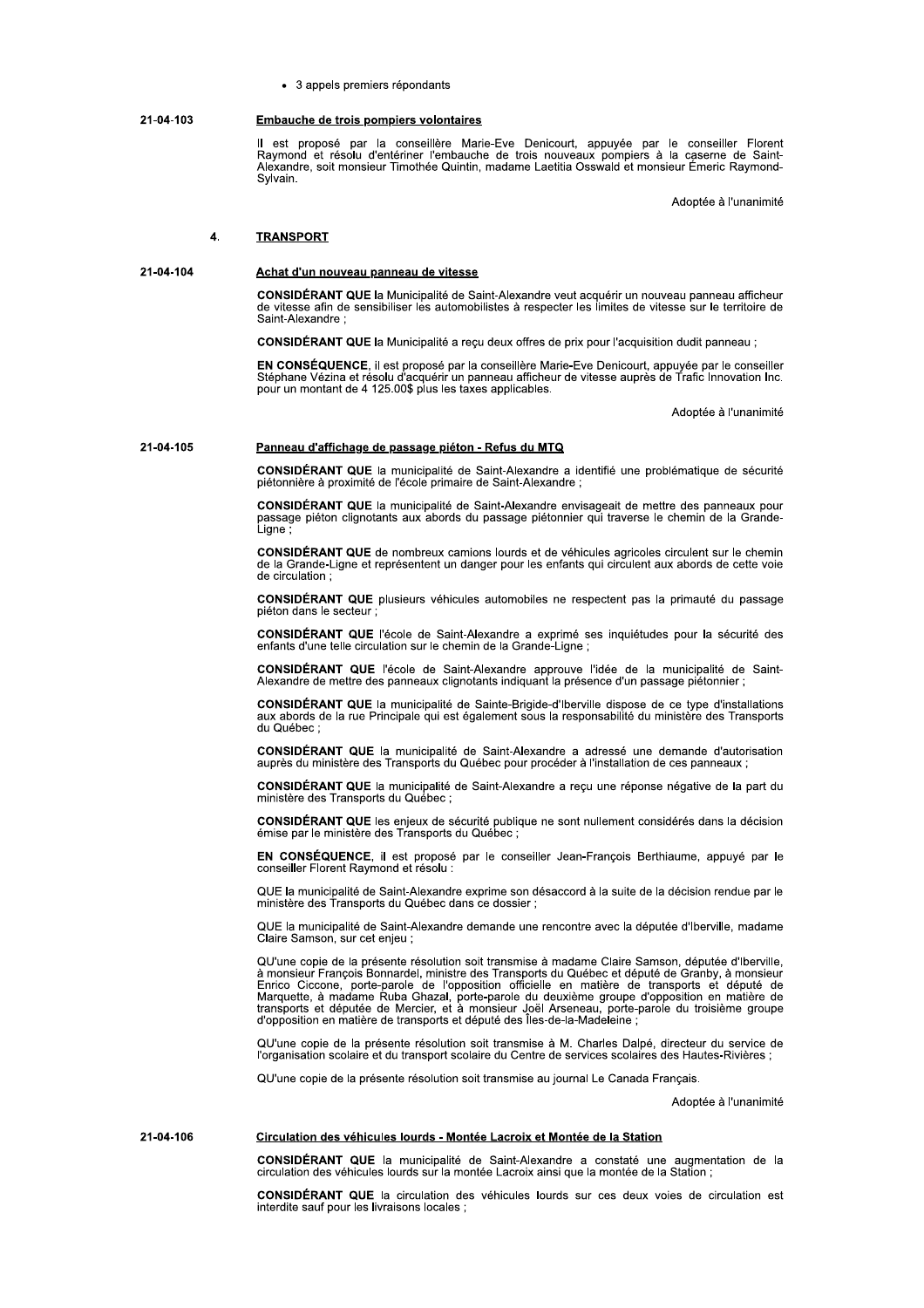CONSIDÉRANT QUE la présence de ces véhicules lourds représentent un danger pour les citoyens habitant sur ces voies de circulation;

CONSIDÉRANT QUE des interventions policières ont déjà eu lieu sur ces deux voies de circulation afin d'intercepter les conducteurs de véhicules lourds fautifs ;

CONSIDÉRANT QUE l'article 626 du Code de la sécurité routière donne le pouvoir à la municipalité d'établir les voies de circulation dont elle a la responsabilité sur lesquelles elle autorise ou refuse la circulation des véhicules lourds ;

EN CONSÉQUENCE, il est proposé par le conseiller Stéphane Vézina, appuyé par la conseillère Marie-Eve Denicourt et résolu :

QUE le conseil municipal réitère sa volonté d'interdire le passage des véhicules lourds sur la montée<br>Lacroix et la montée de la Station sauf si c'est dans le cadre d'une circulation locale ;

QUE le conseil municipal demande à la Sûreté du Québec de maintenir les opérations de surveillance du passage des véhicules lourds sur la montée Lacroix et la montée de la Station;

QUE la municipalité de Saint-Alexandre n'accordera aucune demande de dérogation provenant<br>d'entreprises afin de pouvoir circuler avec des véhicule lourds sur la montée Lacroix et la montée de la Station.

Adoptée à l'unanimité

### 5. **HYGIÈNE DU MILIEU**

### 21-04-107 Budget supplémentaire - Inauguration du parc mellifère

Il est proposé par le conseiller Yves Barrette, appuyé par la conseillère Marie-Eve Denicourt et résolu<br>d'octroyer un budget additionnel de 1 000\$ pour l'inauguration du parc mellifère L'Écuyer prévue au mois de juin 2021.

Adoptée à l'unanimité

### 21-04-108 Projet de jardinage en bacs - OPP

CONSIDÉRANT QUE l'Organisme de participation des parents (OPP) veut réaliser un projet éducatif de jardinage en bac pour les enfants;

CONSIDÉRANT QUE l'OPP demande une aide financière de 1 150\$ pour la fabrication des bacs en cèdre nécessaires au projet ;

EN CONSÉQUENCE, il est proposé par la conseillère Marie-Eve Denicourt, appuyée par le conseiller Jean-François Berthiaume et résolu

DE vérifier auprès du Centre des femmes du Haut-Richelieu si les bacs de jardinage offerts dans le cadre du projet Les Crudivores l'an dernier sont toujours disponibles :

D'accorder une aide financière de 1 150\$ à l'OPP pour son projet éducatif de jardinage en bac pour les enfants de Saint-Alexandre si les bacs de jardinage offerts par le Centre des femmes du Haut-Richelieu ne sont plus disponibles.

Adoptée à l'unanimité

# **SANTÉ ET BIEN-ÊTRE** 6.

### $\overline{7}$ . AMÉNAGEMENT, URBANISME ET DÉVELOPPEMENT

# Service de l'urbanisme - Rapport

Le rapport des permis du mois de mars 2021, émis par Louise Nadeau, inspectrice, totalisant dif neuf (19) permis est déposé au conseil.

### 21-04-109 **Entretien des pelouses 2021**

Il est proposé par le conseiller Yves Barrette, appuyé par le conseiller Florent Raymond et résolu d'accorder le contrat pour l'entretien des terrains des loisirs pour l'année 2021 à monsieur Jean-Claude Prud'homme pour le

Adoptée à l'unanimité

# 21-04-110 Recommandation du comité consultatif d'urbanisme pour la dérogation mineure 21-01, lot 4 389 963

CONSIDÉRANT QUE la demande de dérogation mineure présentée par R. Robitaille et fils pour la propriété du 2335, rang Kempt;

CONSIDÉRANT QUE la demande concerne l'agrandissement d'une installation d'élevage existante, consistant à ajouter un bâtiment supplémentaire destiné à la production porcine;

CONSIDÉRANT QUE l'installation d'élevage détiens un CA du MDDELCC pour 599.8 unités animales -2999 porcs (100 kg), datant de 1997, transformé en élevage de 2999 porcs (120 kg) ;

CONSIDÉRANT QUE l'installation d'élevage a une distance séparatrice de 340.5 mètres à respecter d'une habitation voisine en fonction de l'énoncé précédent;

CONSIDÉRANT QUE l'installation actuelle déroge aux normes de distances séparatrices imposées par le règlement de zonage quant à la distance de deux maisons voisines, soit celle du 2325, rang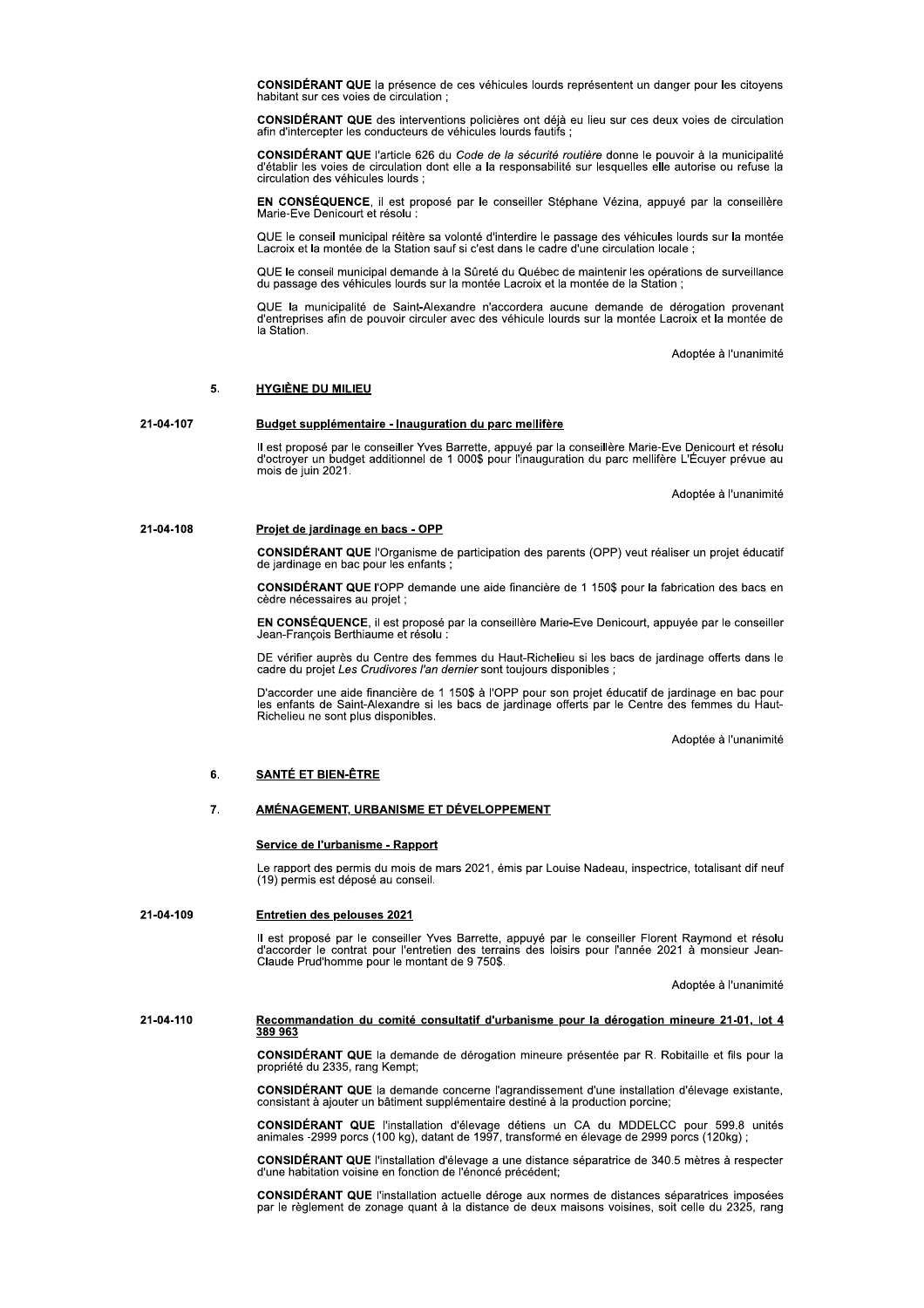Kempt située à 165 mètres, et celle du 2332, rang Kempt située à 174 mètres de l'installation d'élevage;

CONSIDÉRANT QUE le règlement de zonage ne permet pas l'agrandissement d'une installation d'élevage dérogatoire, si le cheptel est augmenté.

**CONSIDÉRANT QU'** une dérogation mineure a été accordée en 2019 avec la condition d'installer des toitures sur les lieux d'entreposage des lisiers.

CONSIDÉRANT QUE le projet révisé est d'installer une couche de paille sur le lisier équivalente à une couche de mousse de tourbe, et de ce fait réduisant la distance applicable de 10%.

CONSIDÉRANT QUE le projet révisé porte le nombre d'unités animales de l'installation d'élevage à<br>881.28 unités animales imposant une distance séparatrice de 326.5 mètres d'une habitation voisine;

CONSIDÉRANT QUE l'augmentation de cheptel est de 673 porcs portant l'installation à 3672 porcs (120kg) et représente une augmentation de 281.5 unités animales;

CONSIDÉRANT QUE le projet révisé impose une distance séparatrice d'une résidence voisine de 326.5 mètres, soit une diminution de 14 mètres par rapport à la situation existante;

CONSIDÉRANT QUE le projet d'agrandissement de l'installation d'élevage se situe à une distance de 341 mètres de la résidence du 2325, rang Kempt, et à 401 mètres de la résidence du 2332, rang<br>Kempt, et ce en direction opposée par rapport aux résidences en question;

CONSIDÉRANT QUE la demande n'a pas à être soumise à une consultation publique en regard de l'article 165.4.2 de la Loi sur l'Aménagement et l'Urbanisme puisque l'augmentation de production de phosphore est en deçà de 3200 kg;

**CONSIDÉRANT QUE** les résidences en question sont en amont des installations d'élevage en regard des vents dominants

CONSIDÉRANT QUE l'habitation voisine la plus près, est la maison de l'exploitant d'une production porcine qui se trouve à une distance moindre de ses installations d'élevage que le site de l'installation en cause:

CONSIDÉRANT QUE la paille a des caractéristiques agronomiques intéressantes, qu'elle est disponible dans la région en plus d'apporter un effet d'étanchéité à la surface de la fosse;

CONSIDÉRANT QU'un suivi soit effectué par un agronome certifié et qu'un certificat soit déposé annuellement:

CONSIDÉRANT QUE le Comité consultatif d'urbanisme recommande à majorité d'accorder la dérogation mineure ;

EN CONSÉQUENCE, il est proposé par la conseillère Marie-Eve Denicourt, appuyée par le conseiller Florent Raymond et résolu :

D'accorder la demande de dérogation mineure concernant l'agrandissement d'une installation d'élevage existante afin d'ajouter un bâtiment supplémentaire destiné à la production porcine si les deux conditions suivantes sont respectées :

- QUE le propriétaire fournisse une lettre d'appui des voisins immédiats à la propriété
- QUE le propriétaire fournisse un deuxième rapport indépendant quant à l'utilisation de la paille pour la réduction des odeurs provenant d'un réservoir de lisier.

Adoptée à l'unanimité

# 21-04-111 Recommandation du comité consultatif d'urbanisme pour la dérogation mineure 21-02, lot 4 390 910

CONSIDÉRANT QUE la demande de dérogation mineure présentée par Marc-André Robichaud, avec l'accord du propriétaire André Dupont pour la propriétaire André Dupont pour la propriétaire André Dupont pour la propriétaire André

CONSIDÉRANT QUE la demande concerne l'agrandissement d'un garage détaché comportant une porte de 4.27 mètres de hauteur:

CONSIDÉRANT QUE l'article 8.25 du règlement de zonage limite la hauteur des portes de garage, à usage résidentiel, à 3.05 mètres ;

CONSIDÉRANT QUE l'agrandissement projeté est pour abriter un véhicule récréatif de type 'mobile home'

CONSIDÉRANT QUE le refus de la dérogation demandée obligera le demandeur a entreposé son véhicule récréatif à l'extérieur:

CONSIDÉRANT QUE le Comité consultatif d'urbanisme recommande majoritairement d'accorder la demande de dérogation mineure ;

EN CONSÉQUENCE, il est proposé par le conseiller Yves Barrette, appuyé par le conseiller Stéphane Vézina et résolu:

D'accorder la dérogation mineure pour l'agrandissement du garage sur le lot 4 390 710, comportant une porte de 4,27 mètres de hauteur;

QUE cet accord soit autorisé seulement pour l'entreposage d'un véhicule récréatif.

Adoptée à l'unanimité

### 8. **LOISIRS ET CULTURE**

# Rapport du Service des loisirs, culture et communications

Dépôt du rapport du Service des loisirs, culture et communications présenté par la directrice madame Odile Gauvin.